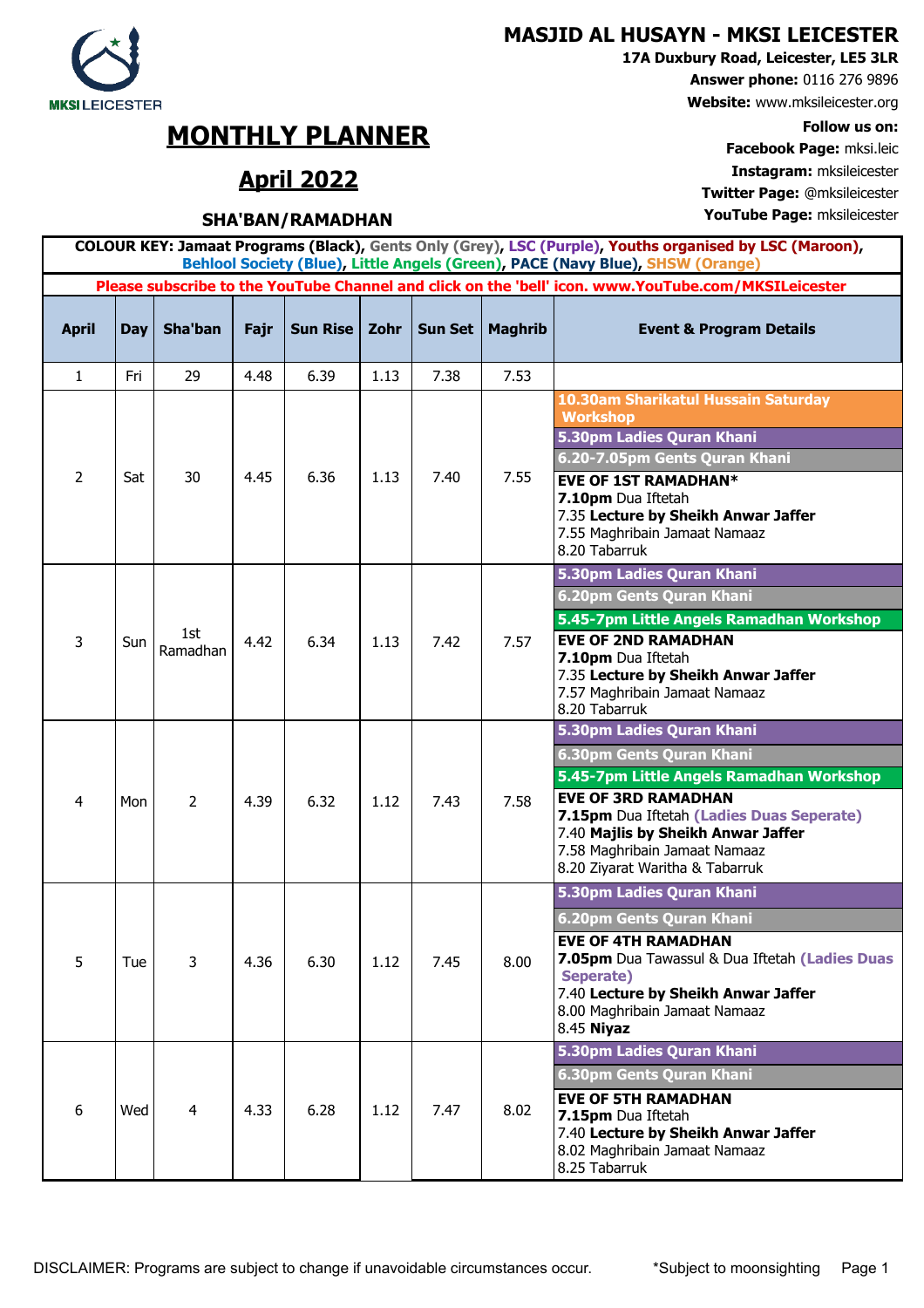| <b>April</b>   | Day | Ramadha | Fajr | <b>Sun Rise</b> | Zohr | <b>Sun Set</b> | <b>Maghrib</b> | <b>Event &amp; Program Details</b>                                                                                                                                                             |
|----------------|-----|---------|------|-----------------|------|----------------|----------------|------------------------------------------------------------------------------------------------------------------------------------------------------------------------------------------------|
|                |     |         |      |                 |      |                |                | 5.30pm Ladies Quran Khani                                                                                                                                                                      |
|                |     |         |      |                 |      |                |                | 6.00pm Gents Quran Khani                                                                                                                                                                       |
|                |     |         |      |                 |      |                |                | 5.45-7pm Little Angels Ramadhan Workshop                                                                                                                                                       |
| $\overline{7}$ | Thu | 5       | 4.31 | 6.26            | 1.11 | 7.48           | 8.03           | <b>EVE OF 6TH RAMADHAN</b><br>6.45pm Surah Yaseen, Dua Kumayl<br>& Dua Iftetah (Ladies Duas Seperate)<br>7.45 Lecture by Sheikh Anwar Jaffer<br>8.03 Maghribain Jamaat Namaaz<br>8.25 Tabarruk |
|                |     |         |      |                 |      |                | 8.05           | <b>JUMA</b><br>12.45 Dua Nudba<br>1.11 Adhan<br>1.15 Juma Khutba by Sheikh Anwar Jaffer<br>1.40 Juma & Asr Namaaz<br>2.00 Ziyarat Imam Zamana                                                  |
|                |     |         |      |                 |      |                |                | 5.30pm Ladies Quran Khani                                                                                                                                                                      |
| 8              | Fri | 6       | 4.28 | 6.23            | 1.11 | 7.50           |                | 6.20pm Gents Quran Khani                                                                                                                                                                       |
|                |     |         |      |                 |      |                |                | 5.45-7pm Little Angels Ramadhan Workshop                                                                                                                                                       |
|                |     |         |      |                 |      |                |                | <b>EVE OF 7TH RAMADHAN</b><br>7.10pm Dua Simaat & Dua Iftetah<br>7.45 Lecture by Sheikh Anwar Jaffer<br>8.05 Maghribain Jamaat Namaaz<br>8.30 Niyaz                                            |
|                |     |         |      |                 |      |                |                | <b>Behlool Youths Only Program Time-TBC</b>                                                                                                                                                    |
|                |     |         |      |                 |      |                |                | 9.30-11pm Boys Football                                                                                                                                                                        |
|                | Sat | 7       | 4.25 | 6.20            | 1.11 | 7.52           | 8.07           | 5.30pm Ladies Quran Khani                                                                                                                                                                      |
|                |     |         |      |                 |      |                |                | 5.45-7pm Little Angels Ramadhan Workshop                                                                                                                                                       |
|                |     |         |      |                 |      |                |                | 6.30pm Gents Quran Khani                                                                                                                                                                       |
| 9              |     |         |      |                 |      |                |                | <b>EVE OF 8TH RAMADHAN</b><br>7.20pm Dua Iftetah<br>7.45 Lecture by Sheikh Anwar Jaffer<br>8.07 Maghribain Jamaat Namaaz<br>8.30 Tabarruk                                                      |
|                |     |         | 4.22 |                 | 1.10 | 7.53           | 8.08           | 5.30pm Ladies Quran Khani                                                                                                                                                                      |
|                |     |         |      |                 |      |                |                | 5.45-7pm Little Angels Ramadhan Workshop                                                                                                                                                       |
|                |     |         |      |                 |      |                |                | <b>Toddlers Session</b>                                                                                                                                                                        |
| 10             | Sun | 8       |      | 6.18            |      |                |                | 6.30pm Gents Quran Khani                                                                                                                                                                       |
|                |     |         |      |                 |      |                |                | <b>EVE OF 9TH RAMADHAN</b><br>7.20pm Dua Iftetah<br>7.45 Lecture by Sheikh Anwar Jaffer<br>8.08 Maghribain Jamaat Namaaz<br>8.30 Tabarruk                                                      |
|                |     |         |      |                 |      |                |                | 5.30pm Ladies Quran Khani                                                                                                                                                                      |
|                |     |         |      |                 |      |                |                | 5.45-7pm Little Angels Ramadhan Workshop                                                                                                                                                       |
|                |     |         |      |                 |      |                |                | 6.30pm Gents Quran Khani                                                                                                                                                                       |
| 11             | Mon | 9       | 4.19 | 6.16            | 1.10 | 7.55           | 8.10           | <b>EVE OF 10TH RAMADHAN</b><br>7.20pm Dua Iftetah (Ladies Duas Seperate)<br>7.45 Majlis by Sheikh Anwar Jaffer<br>8.10 Maghribain Jamaat Namaaz<br>8.35 Tabarruk                               |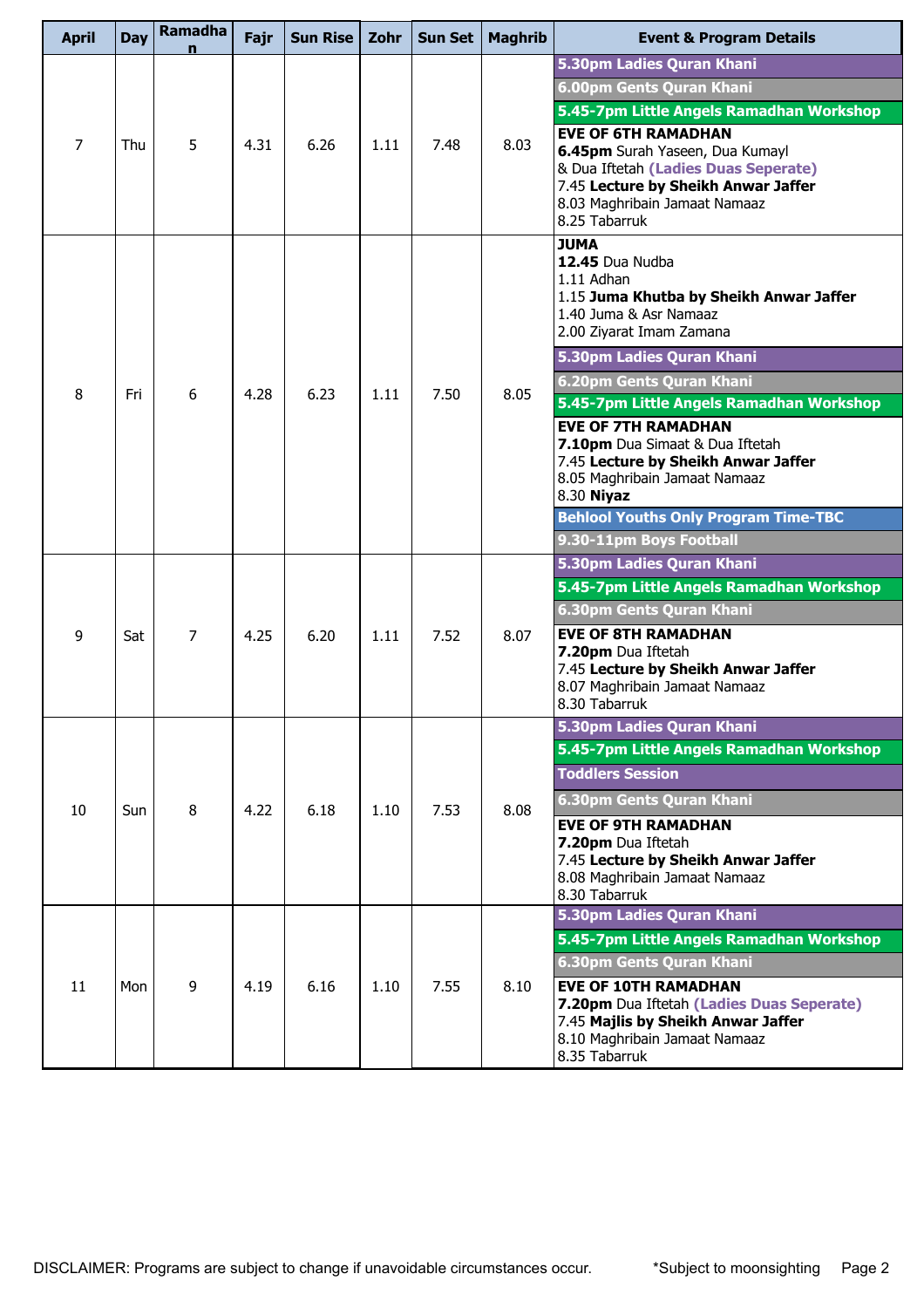| <b>April</b> | <b>Day</b> | <b>Ramadha</b><br>n | Fajr | <b>Sun Rise</b> | Zohr | <b>Sun Set</b> | <b>Maghrib</b> | <b>Event &amp; Program Details</b>                                                                                                                                                                                                                                                                                                                                      |
|--------------|------------|---------------------|------|-----------------|------|----------------|----------------|-------------------------------------------------------------------------------------------------------------------------------------------------------------------------------------------------------------------------------------------------------------------------------------------------------------------------------------------------------------------------|
|              |            |                     |      |                 |      |                |                | 6.00-6.45pm Gents Quran Khani                                                                                                                                                                                                                                                                                                                                           |
| 12           | Tue        | 10                  | 4.17 | 6.14            | 1.10 | 7.57           | 8.12           | <b>WAFAT DAY OF BIBI KHADIJA [AS]</b><br>6.50pm Dua Tawassul & Dua Iftetah<br>7.25 Marsiya (1)<br>7.35 Majlis by Sheikh Anwar Jaffer<br>8.05 Matam (1)<br>8.12 Maghribain Jamaat Namaaz                                                                                                                                                                                 |
|              |            |                     |      |                 |      |                |                | 8.35 Niyaz<br>5.30pm Ladies Quran Khani                                                                                                                                                                                                                                                                                                                                 |
| 13           | Wed        | 11                  | 4.14 | 6.12            | 1.09 | 7.58           | 8.13           | 6.30pm Gents Quran Khani<br><b>EVE OF 12TH RAMADHAN</b><br>7.20pm Dua Iftetah (Ladies Duas Seperate)<br>7.50 Lecture by Sheikh Anwar Jaffer<br>8.13 Maghribain Jamaat Namaaz<br>8.35 Tabarruk                                                                                                                                                                           |
|              |            |                     |      |                 |      |                |                | 9.30-11pm Boys Football                                                                                                                                                                                                                                                                                                                                                 |
|              |            |                     |      |                 |      |                |                | 5.30pm Ladies Quran Khani                                                                                                                                                                                                                                                                                                                                               |
|              |            |                     |      |                 |      |                |                | 5.45-7pm Little Angels Ramadhan Workshop                                                                                                                                                                                                                                                                                                                                |
| 14           | Thu        | 12                  | 4.12 | 6.10            | 1.09 | 8.00           | 8.15           | 6.00-6.45pm Gents Quran Khani<br><b>EVE OF 13TH RAMADHAN</b><br>6.50pm Surah Yaseen, Dua Kumayl & Dua Iftetah<br>(Ladies Duas Seperate)<br>7.50 Lecture by Sheikh Anwar Jaffer<br>8.15 Maghribain Jamaat Namaaz<br>8.35 BBQ Niyaz                                                                                                                                       |
|              |            |                     |      |                 |      |                |                | <b>Behlool Family Program Time-TBC</b>                                                                                                                                                                                                                                                                                                                                  |
| 15           | Fri        | 13                  | 4.09 | 6.07            | 1.09 | 8.02           | 8.17           | <b>JUMA</b><br>12.45 Dua Nudba<br>1.09 Adhan<br>1.15 Juma Khutba by Sheikh Anwar Jaffer<br>1.40 Juma & Asr Namaaz<br>2.00 Ziyarat Imam Zamana<br>5.30pm Ladies Quran Khani<br>5.45-7pm Little Angels Ramadhan Workshop<br>6.15pm Gents Quran Khani                                                                                                                      |
|              |            |                     |      |                 |      |                |                | <b>EVE OF 14TH RAMADHAN</b><br>7.00pm Dua Simaat & Dua Iftetah & Dua Mujeer<br>7.55 Lecture by Sheikh Anwar Jaffer<br>8.17 Maghribain Jamaat Namaaz<br>8.40 Tabarruk                                                                                                                                                                                                    |
|              |            |                     |      |                 |      |                |                | 9.30-11pm Boys Football<br><b>Sharikatul Hussein Workshop - Teachers</b>                                                                                                                                                                                                                                                                                                |
| 16           | Sat        | 14                  | 4.07 | 6.05            | 1.09 | 8.04           | 8.19           | <b>Session TBC</b><br><b>Childrens Interactive Session with Sheikh</b><br><b>Anwar Jaffer</b><br>5.30pm Ladies Quran Khani<br>5.45-7pm Little Angels Ramadhan Workshop<br><b>Toddlers Session</b><br>6.20pm Gents Quran Khani<br><b>EVE OF 15TH RAMADHAN</b><br>7.10pm Dua Iftetah & Dua Mujeer<br>7.55 Lecture by Sheikh Anwar Jaffer<br>8.19 Maghribain Jamaat Namaaz |
|              |            |                     |      |                 |      |                |                | 8.40 Niyaz<br>9.30pm Ladies Dua Mujeer                                                                                                                                                                                                                                                                                                                                  |
|              |            |                     |      |                 |      |                |                |                                                                                                                                                                                                                                                                                                                                                                         |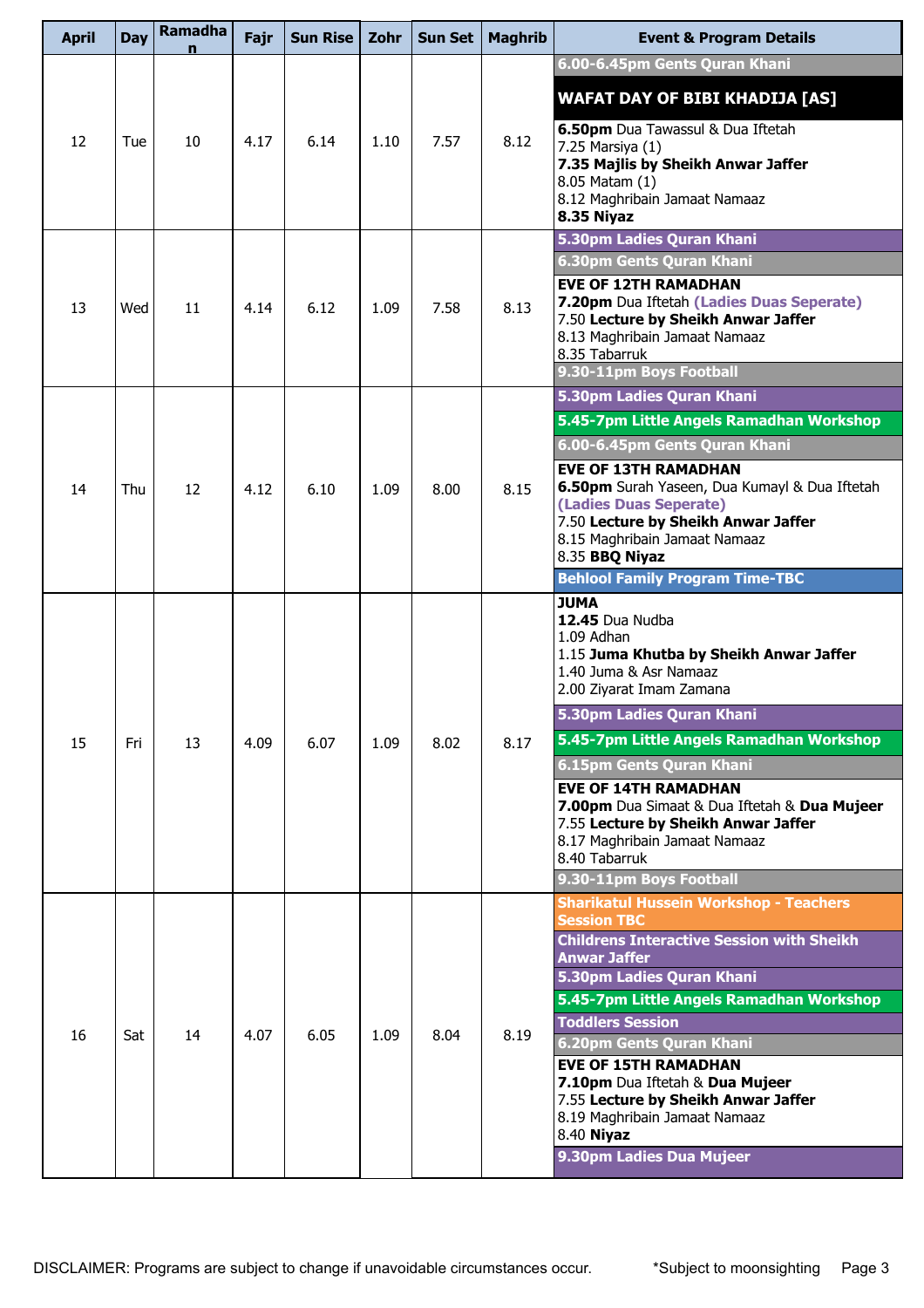| <b>April</b> | <b>Day</b> | Ramadha | Fajr | Sun Rise | Zohr | <b>Sun Set</b> | <b>Maghrib</b> | <b>Event &amp; Program Details</b>                                                                                                                                                                                                                                                                                  |
|--------------|------------|---------|------|----------|------|----------------|----------------|---------------------------------------------------------------------------------------------------------------------------------------------------------------------------------------------------------------------------------------------------------------------------------------------------------------------|
|              |            |         |      |          |      |                |                | 6.15pm Gents Quran Khani                                                                                                                                                                                                                                                                                            |
|              |            |         |      |          |      |                |                | <b>WILADAT DAY OF 2ND IMAM HASAN [AS]</b>                                                                                                                                                                                                                                                                           |
| 17           | Sun        | 15      | 4.05 | 6.03     | 1.09 | 8.06           | 8.21           | 7.00pm Dua Iftetah, Dua Mujeer<br>& Hadith e Kisaa<br>7.55 Lecture by Sheikh Shabbar Mehdi<br>8.15 Qasida (1)<br>8.21 Maghribain Jamaat Namaaz<br>8.45 Sufro Imam Hasan [AS]                                                                                                                                        |
|              |            |         |      |          |      |                |                | 9.45 Interactive Podcast With Sheikh Shabbar<br><b>Mehdi &amp; Sehri After the Program</b>                                                                                                                                                                                                                          |
|              |            |         |      |          |      |                |                | 5.30pm Ladies Quran Khani                                                                                                                                                                                                                                                                                           |
|              |            |         |      |          |      |                |                | 5.45-7pm Little Angels Ramadhan Workshop                                                                                                                                                                                                                                                                            |
|              |            |         |      |          |      |                |                | 6.45-7.30pm Gents Quran Khani                                                                                                                                                                                                                                                                                       |
| 18           | Mon        | 16      | 4.02 | 6.01     | 1.09 | 8.08           | 8.23           | <b>EVE OF 17TH RAMADHAN</b><br>7.40pm Dua Iftetah (Ladies Duas Seperate)<br>8.05 Lecture by Sheikh Shabbar Mehdi<br>8.23 Maghribain Jamaat Namaaz<br>9.45 Tabarruk                                                                                                                                                  |
|              |            | 17      | 3.59 | 5.59     | 1.09 | 8.10           | 8.25           | 5.30pm Ladies Quran Khani                                                                                                                                                                                                                                                                                           |
| 19           | Tue        |         |      |          |      |                |                | 5.45-7pm Little Angels Ramadhan Workshop                                                                                                                                                                                                                                                                            |
|              |            |         |      |          |      |                |                | 6.40pm Gents Quran Khani                                                                                                                                                                                                                                                                                            |
|              |            |         |      |          |      |                |                | <b>EVE OF 18TH RAMADHAN</b><br>7.30pm Dua Tawassul & Dua Iftetah<br>(Ladies Duas Seperate)<br>8.05 Lecture by Sheikh Shabbar Mehdi<br>8.25 Maghribain Jamaat Namaaz<br>8.50 Tabarruk                                                                                                                                |
|              |            |         |      |          |      |                |                | 6.20pm Gents Quran Khani                                                                                                                                                                                                                                                                                            |
|              |            |         |      |          |      |                |                | <b>SHAB E ZARBAT OF 1ST IMAM ALI [AS]</b>                                                                                                                                                                                                                                                                           |
| 20           | Wed        | 18      | 3.56 | 5.57     | 1.09 | 8.12           | 8.27           | 7.05pm Surah Yaseen & Dua Iftetah<br>7.40 Marsiya (1)<br>7.50 Lecture by Sheikh Shabbar Mehdi<br>8.20 Matam (1)<br>8.27 Maghribain Jamaat Namaaz<br>9.00 Iftar Niyaz Break<br>9.45 Munajat of Imam Ali [as]<br>10.00 A'maal of Laylatul Qadr<br>10.45 Ziyarat of Imam Husayn [as]<br><b>Sehri After the Program</b> |
|              |            |         |      |          |      |                |                | 5.30pm Ladies Quran Khani                                                                                                                                                                                                                                                                                           |
|              |            |         |      |          |      |                |                | 5.45-7pm Little Angels Ramadhan Workshop                                                                                                                                                                                                                                                                            |
|              |            |         |      |          |      |                |                | 5.50pm Gents Quran Khani                                                                                                                                                                                                                                                                                            |
|              |            |         |      |          |      |                |                | <b>6-7pm Toddlers Session</b>                                                                                                                                                                                                                                                                                       |
| 21           | Thu        | 19      | 3.51 | 5.53     | 1.09 | 8.13           | 8.28           | <b>EVE OF 20TH RAMADHAN</b><br>6.40pm Surah Yaseen, Dua Kumayl & Dua Iftetah<br>7.40 Marsiya (1)<br>7.50 Lecture by Sheikh Shabbar Mehdi<br>8.20 Noha (1)<br>8.28 Maghribain Jamaat Namaaz<br>9.10 Tabarruk                                                                                                         |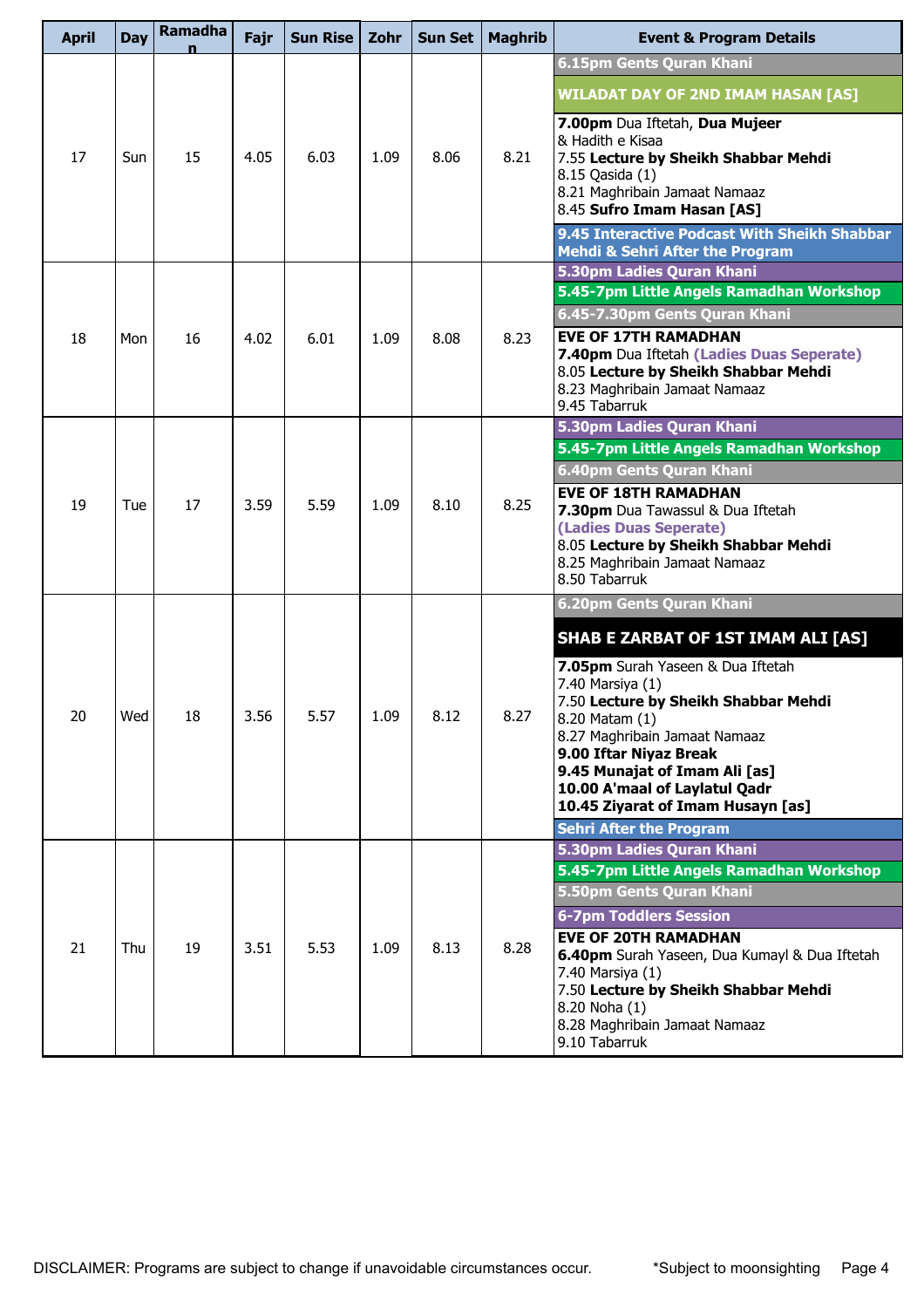| <b>April</b> | <b>Day</b> | Ramadha | Fajr | <b>Sun Rise</b> | Zohr | <b>Sun Set</b> | <b>Maghrib</b> | <b>Event &amp; Program Details</b>                                                                                                                                                                                                                                                                                                                                                                                                                         |
|--------------|------------|---------|------|-----------------|------|----------------|----------------|------------------------------------------------------------------------------------------------------------------------------------------------------------------------------------------------------------------------------------------------------------------------------------------------------------------------------------------------------------------------------------------------------------------------------------------------------------|
|              |            |         |      |                 |      |                |                | <b>JUMA</b><br>12.45 Dua Nudba<br>1.09 Adhan<br>1.15 Juma Khutba by Sheikh Anwar Jaffer<br>1.40 Juma & Asr Namaaz<br>2.00 Ziyarat Imam Zamana<br>6.15pm Gents Quran Khani                                                                                                                                                                                                                                                                                  |
|              |            |         |      |                 |      |                |                | <b>SHAHADAT EVE OF 1ST IMAM ALI [AS]</b>                                                                                                                                                                                                                                                                                                                                                                                                                   |
| 22           | Fri        | 20      | 3.49 | 5.51            | 1.09 | 8.15           | 8.30           | 7.00pm Surah Yaseen & Dua Iftetah<br>7.35 Marsiya (1)<br>7.45 Lecture by Sheikh Shabbar Mehdi<br>8.15 Taboot & Matam (1)<br>8.30 Maghribain Jamaat Namaaz<br>9.00 Iftar Niyaz Break<br>9.45 Dua for Last 10 Nights & 21st Night<br>9.55 Munajat of Imam Ali [as]<br>10.10 A'maal of Laylatul Qadr<br>11.00 Ziyarat of Imam Husayn [as]<br><b>Sehri After the Program</b>                                                                                   |
|              |            |         |      |                 |      |                |                | Ladies Shahadat Of Imam Ali [AS] Majlis                                                                                                                                                                                                                                                                                                                                                                                                                    |
|              |            |         |      |                 |      |                |                | 5.30pm Ladies Quran Khani<br>6.15pm Gents Quran Khani                                                                                                                                                                                                                                                                                                                                                                                                      |
| 23           | Sat        | 21      | 3.47 | 5.49            | 1.09 | 8.17           | 8.32           | <b>SHAHADAT DAY OF 1ST IMAM ALI [AS]</b><br>7.00pm Surah Yaseen & Dua Iftetah<br>7.35 Marsiya (1)<br>7.45 Lecture by Sheikh Shabbar Mehdi<br>8.15 Matam (1)<br>8.20 Ziyarat e Ameenullah<br>8.32 Maghribain Jamaat Namaaz<br>9.10 Niyaz<br>10.15pm Youths Interactive Q&A Session With                                                                                                                                                                     |
|              |            |         |      |                 |      |                |                | <b>Sheikh Shabbar Mehdi</b>                                                                                                                                                                                                                                                                                                                                                                                                                                |
| 24           | <b>Sun</b> | 22      | 3.45 | 5.47            | 1.09 | 8.18           | 8.33           | 6.50pm Gents Ouran Khani<br><b>LAYLATUL QADR - 7.35pm</b><br>7.35pm Surah Yaseen & Dua Iftetah<br>8.10 Lecture by Sheikh Shabbar Mehdi<br>8.33 Maghribain Jamaat Namaaz<br>9.00 Iftar Niyaz Break<br>9.45 Dua for Last 10 Nights & 23rd Night<br>9.55 A'maal of Laylatul Qadr<br>10.30 Surah Ankabut, Surah Dukhan &<br><b>Surah Rum</b><br>11.15 Dua Tawba & Dua Makharimul Akhlak<br>11.45 Ziyarat of Imam Husayn [as]<br><b>Sehri After the Program</b> |
|              |            |         |      |                 |      |                |                | 5.30pm Ladies Quran Khani                                                                                                                                                                                                                                                                                                                                                                                                                                  |
| 25           | Mon        | 23      | 3.43 | 5.46            | 1.09 | 8.20           | 8.35           | 7.00pm Gents Quran Khani<br><b>EVE OF 24TH RAMADHAN</b><br>7.45pm Dua Iftetah (Ladies Duas Seperate)<br>8.10 Majlis<br>8.35 Maghribain Jamaat Namaaz<br>9.15 Tabarruk                                                                                                                                                                                                                                                                                      |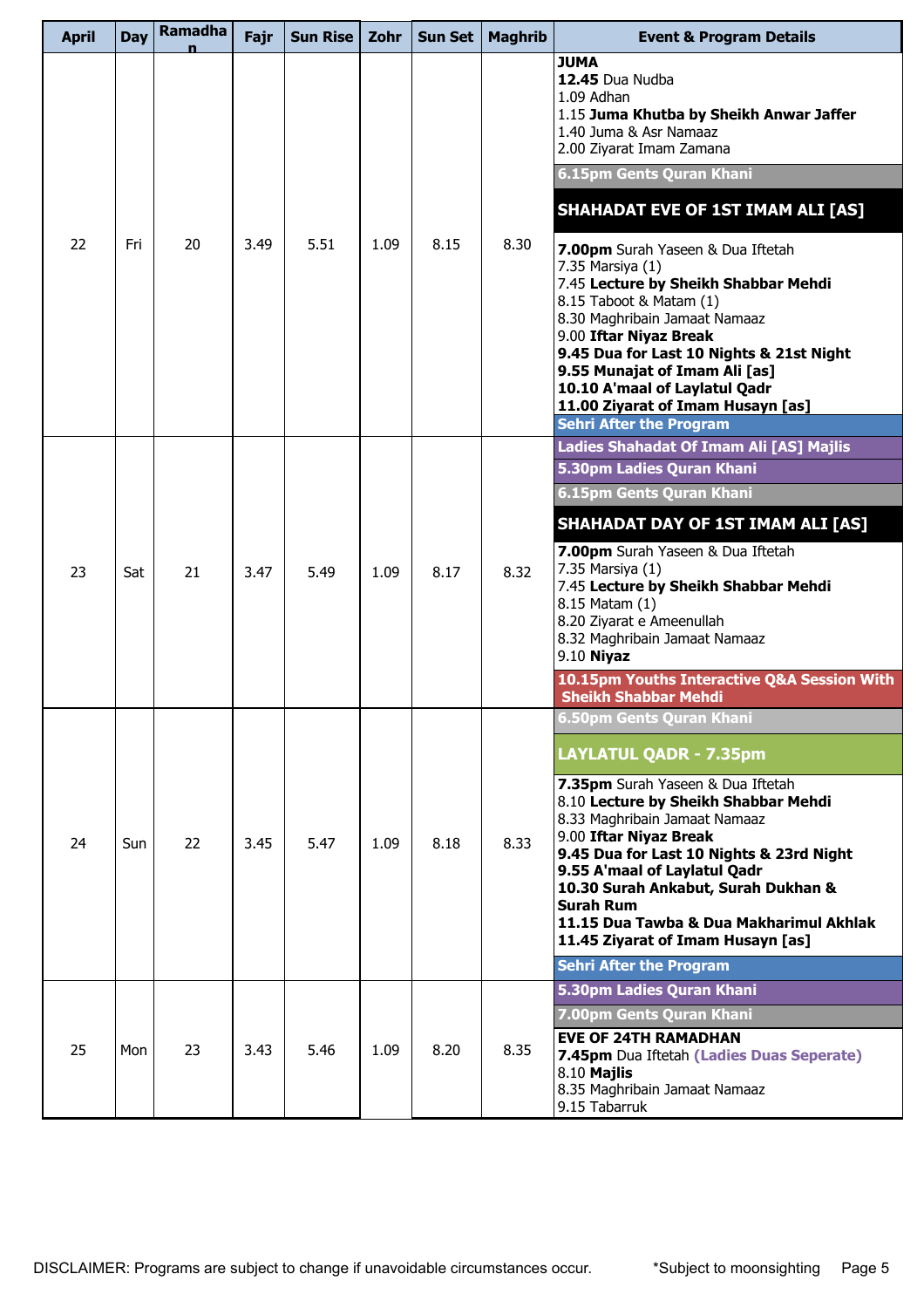| 5.30pm Ladies Quran Khani<br>5.45-7pm Little Angels Ramadhan Workshop<br>7.00pm Gents Quran Khani<br><b>EVE OF 25TH RAMADHAN</b><br>26<br>24<br>5.44<br>1.09<br>8.22<br>8.37<br>3.40<br>Tue<br>7.45pm Dua Tawassul & Dua Iftetah (Ladies Duas<br>Seperate)<br>8.15 Lecture<br>8.37 Maghribain Jamaat Namaaz<br>9.00 Tabarruk<br>5.30pm Ladies Quran Khani<br>6.50pm Gents Quran Khani<br><b>EVE OF 26TH RAMADHAN</b><br>27<br>25<br>3.38<br>5.42<br>1.09<br>8.23<br>8.38<br>Wed<br>7.40pm Dua Iftetah<br>8.15 Lecture<br>8.38 Maghribain Jamaat Namaaz<br>$9.00$ Niyaz<br>5.30pm Ladies Quran Khani<br>5.45-7pm Little Angels Ramadhan Workshop |  |
|-------------------------------------------------------------------------------------------------------------------------------------------------------------------------------------------------------------------------------------------------------------------------------------------------------------------------------------------------------------------------------------------------------------------------------------------------------------------------------------------------------------------------------------------------------------------------------------------------------------------------------------------------|--|
|                                                                                                                                                                                                                                                                                                                                                                                                                                                                                                                                                                                                                                                 |  |
|                                                                                                                                                                                                                                                                                                                                                                                                                                                                                                                                                                                                                                                 |  |
|                                                                                                                                                                                                                                                                                                                                                                                                                                                                                                                                                                                                                                                 |  |
|                                                                                                                                                                                                                                                                                                                                                                                                                                                                                                                                                                                                                                                 |  |
|                                                                                                                                                                                                                                                                                                                                                                                                                                                                                                                                                                                                                                                 |  |
|                                                                                                                                                                                                                                                                                                                                                                                                                                                                                                                                                                                                                                                 |  |
|                                                                                                                                                                                                                                                                                                                                                                                                                                                                                                                                                                                                                                                 |  |
| 6.20pm Gents Quran Khani                                                                                                                                                                                                                                                                                                                                                                                                                                                                                                                                                                                                                        |  |
| <b>Ladies Jawshan Kabeer</b><br>28<br>26<br>5.41<br>8.25<br>1.09                                                                                                                                                                                                                                                                                                                                                                                                                                                                                                                                                                                |  |
| 3.36<br>8.40<br>Thu<br><b>EVE OF 27TH RAMADHAN</b><br>7.10pm Surah Yaseen, Dua Kumayl & Dua Iftetah<br>8.10 Lecture<br>8.30 Ziyarat Writha<br>8.40 Maghribain Jamaat Namaaz<br>9.00 Tabarruk                                                                                                                                                                                                                                                                                                                                                                                                                                                    |  |
| <b>JUMA</b><br>12.45 Dua Nudba<br>1.08 Adhan<br>1.15 Juma Khutba by Sheikh Anwar Jaffer<br>1.40 Juma & Asr Namaaz<br>2.00 Ziyarat Imam Zamana<br>5.30pm Ladies Quran Khatmisha                                                                                                                                                                                                                                                                                                                                                                                                                                                                  |  |
| 27<br>5.39<br>8.27<br>8.42<br>29<br>Fri<br>3.34<br>1.08<br>7.00pm Gents Quran Khani                                                                                                                                                                                                                                                                                                                                                                                                                                                                                                                                                             |  |
| <b>EVE OF 28TH RAMADHAN</b><br>7.45pm Dua Simaat & Dua Iftetah<br>8.20 Lecture<br>8.42 Maghribain Jamaat Namaaz<br>9.10 Niyaz<br><b>Behlool Program (Details to follow)</b>                                                                                                                                                                                                                                                                                                                                                                                                                                                                     |  |
| 10.30am Sharikatul Hussain Saturday                                                                                                                                                                                                                                                                                                                                                                                                                                                                                                                                                                                                             |  |
| <b>Workshop</b><br>6.45pm Gents Quran Khani & Khatme<br><b>Ouran</b>                                                                                                                                                                                                                                                                                                                                                                                                                                                                                                                                                                            |  |
| <b>EVE OF 29TH RAMADHAN</b><br>8.43<br>30<br>28<br>3.31<br>5.37<br>1.08<br>8.28<br>Sat<br>8.00pm Dua Iftetah<br>8.25 Lecture<br>8.43 Maghribain Jamaat Namaaz<br>9.15 Niyaz                                                                                                                                                                                                                                                                                                                                                                                                                                                                     |  |
| <b>Ladies Chand Raat</b>                                                                                                                                                                                                                                                                                                                                                                                                                                                                                                                                                                                                                        |  |
| 5.45-7pm Little Angels Ramadhan Workshop<br><b>EVE OF 30TH RAMADHAN</b>                                                                                                                                                                                                                                                                                                                                                                                                                                                                                                                                                                         |  |
| 7.45pm Dua Iftetah & Dua Wida<br>5.35<br>8.45<br>29<br>3.29<br>1.08<br>8.30<br>1st May<br>Sun<br>8.25 Lecture<br>8.45 Maghribain Jamaat Namaaz<br>9.25 Tabarruk                                                                                                                                                                                                                                                                                                                                                                                                                                                                                 |  |